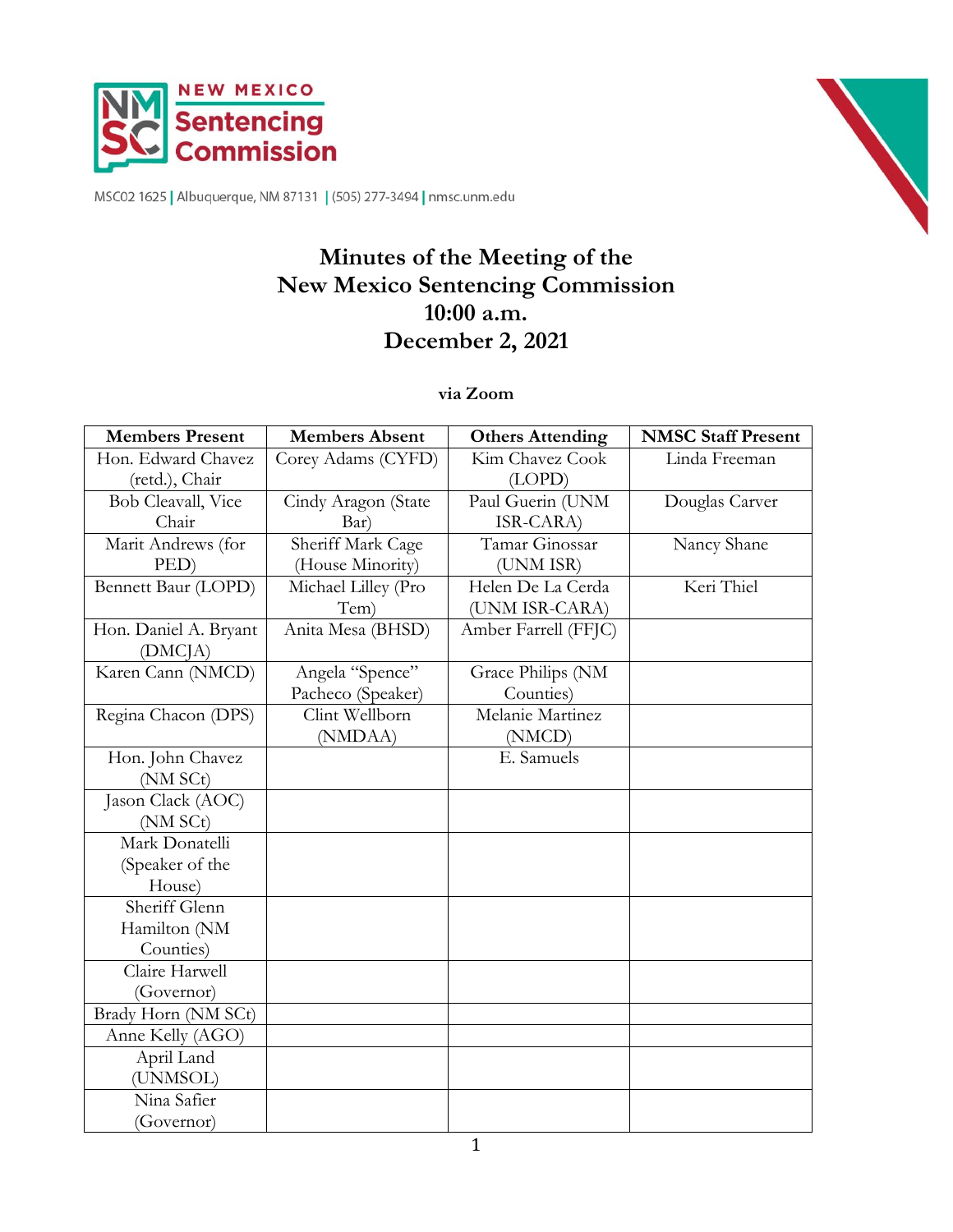| David Schmidt (Pro |  |  |
|--------------------|--|--|
| Tem)               |  |  |
| Martin Suazo (Pro  |  |  |
| Tem)               |  |  |
| Hon. Fred T. Van   |  |  |
| Soelen (DMCJA)     |  |  |
| Ron West (Senate   |  |  |
| Minority)          |  |  |
|                    |  |  |

**I. Welcome and Introductions.** The meeting was called to order at 10:01 a.m. Chair Hon. Edward Chavez (retd.) welcomed members, guests, and staff to the meeting.

**II. Approval of minutes for the October 7, 2021 meeting.** The minutes of the meeting were approved by unanimous vote.

## **III. Staff Report.**

Linda Freeman, Executive Director, New Mexico Sentencing Commission (NMSC), informed the Commission that information concerning the county reimbursement was going to be sent that day. She also noted that NMSC staff were working on a literature review concerning violence intervention programs. Additionally, the confined population report was with the Corrections Department for review and would be released shortly.

She also updated the Commission on the data integration project, noting that the NMSC had signed an agreement with the Administrative Office of the Courts (AOC) and that NMSC staff meet bi-weekly with DataXchange staff. The top priority is implementing the state identification number throughout the various systems. The primary hurdle to that work is the ability of the AOC and the Administrative Office of the District Attorneys to pull the state identification number into their systems electronically. A pilot project with a single District Attorneys' Office will likely be launched to figure out the best processes.

Executive Director Freeman then introduced Keri Thiel, the new staff attorney with the Commission. She then turned the floor over to Paul Guerin, Director, Center for Applied Research and Analysis at the University of New Mexico, to discuss the report they conducted with dollars from the NMSC concerning the public safety assessment and preventative detention. Director Guerin discussed the work updating the data sets, and informed the committee that there would be two reports: the first would follow the public safety assessment to validate the tool and to assess whether it was predictive; the second would be broader, and include looking at rebuttable presumptions and firearms charges.

# **IV. Bills Endorsed by the Courts, Corrections, and Justice Committee.**

Douglas Carver, Deputy Director, NMSC informed the Commission that the Legislature's interim Courts, Corrections, and Justice Committee (CCJ) had endorsed 18 bills at its final meeting of the interim. Three of the bills were the Commission bills concerning medical and geriatric parole, fines and fees, and the creation of a fund for the crime reduction grant acts. He invited Jason Clack of the AOC to discuss their five bills endorsed by CCJ, and then gave a brief overview of the remaining bills.